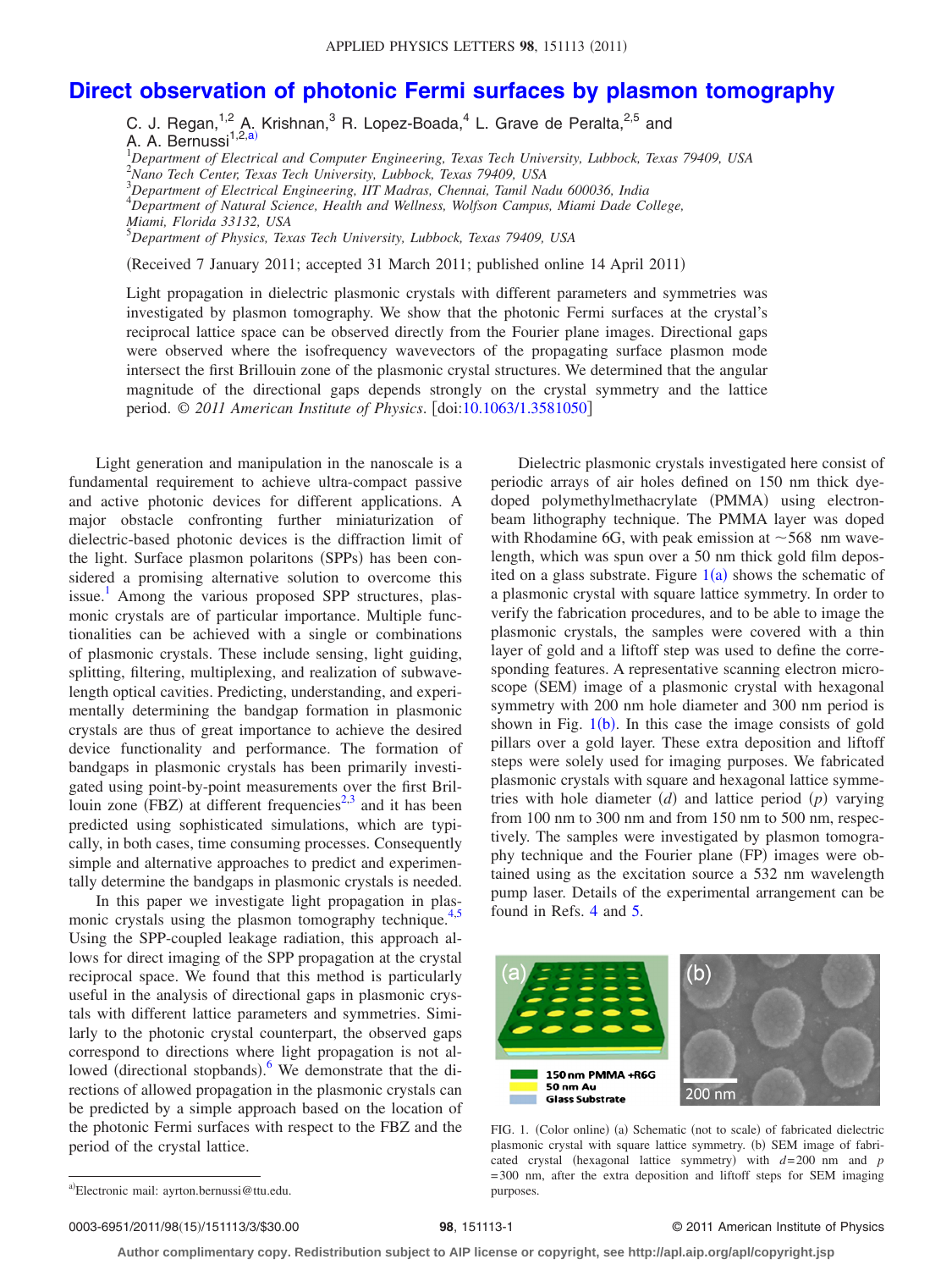<span id="page-1-0"></span>

FIG. 2. (Color online) FP images of (a) square  $(d=200 \text{ nm and } p)$  $=$  300 nm) and (c) hexagonal ( $d=$  200 nm and  $p=$  350 nm) plasmonic crystals. Photonic Fermi surfaces (dashed circles) centered at the reciprocal lattice points (thick dots), orthogonal bisection lines (light dashed lines), and FBZ zone (thick continuous lines) of the same square (b) and hexagonal (d) plasmonic crystals. Scale bars correspond to 5  $\mu$ m<sup>-1</sup> in (a) and (c) and 10  $\mu$ m<sup>-1</sup> in (b) and (

Figures  $2(a)$  $2(a)$  and  $2(c)$  show FP tomography images of plasmonic crystals with square  $(d=200 \text{ nm and } p=300 \text{ nm})$ and hexagonal  $(d=200 \text{ nm}$  and  $p=350 \text{ nm}$ ) lattice symmetries, respectively. In these images the thin inner circular ring corresponds to the guided wave plasmon-coupled propagation mode with radius proportional to the magnitude of the wavevector  $k_{spp} = 2\pi n_{eff} / \lambda$ , where  $\lambda$  is the wavelength in the freespace and  $n_{eff}$  is the effective refractive index of the plasmon mode.<sup>6</sup> The larger outer weak disk background corresponds to the high numerical aperture  $(NA=1.49)$  of the collecting objective lens used in our experiments. $5$  The ratio of the diameter of the ring to the diameter of the disk is therefore equal to the ratio of the effective index of the propagating mode to the NA of the collecting microscope objective. Using this approach the effective index for the modes in each crystal can be calculated as 1.017, 1.019, 1.024, 1.040, 1.064, 1.072 for Figs.  $3(a) - 3(f)$  $3(a) - 3(f)$ , respectively. Similarly, the magnitude of the real part of the wavevectors for the modes in each crystal can be calculated as 11.250  $\mu$ m<sup>-1</sup>, 11.272  $\mu$ m<sup>-1</sup>, 11.327  $\mu$ m<sup>-1</sup>, 11.504  $\mu$ m<sup>-1</sup>, 11.770  $\mu$ m<sup>-1</sup>, and 11.858  $\mu$ m<sup>-1</sup>, for Figs. [3](#page-1-1)(a)-3(f), respectively. The increase in effective index (and thus wavenumber) can be seen in terms of increasing proportion of PMMA to air covering the gold film as the period of holes increases for the same hole size. The inner rings shown in Figs.  $2(a)$  $2(a)$ and  $2(c)$  $2(c)$  are reminiscent of the constant energy circle (Fermi surface), or isofrequency dispersion relation, observed in crystalline structures commonly studied in solid state physics[,7](#page-2-6) and thus we refer here as *photonic Fermi surface*. The bright arc segments superimposed to the inner ring in Fig.  $2(a)$  $2(a)$  indicate that light propagation in the plasmonic crystal with square lattice symmetry can only occur in certain preferential directions which are determined by the four arcs and with a beam propagation divergence determined by the length of the arc segments. $8 \text{ A similar result}$  can be also verified in Fig.  $2(c)$  $2(c)$  where light propagation only occurs at preferential directions specified by the hexagonal lattice symmetry. However, the significantly reduced arc segment lengths observed in Fig.  $2(c)$  $2(c)$  indicate very small beam propagation divergence, or a high degree of beam direction-

<span id="page-1-1"></span>

d). FIG. 3. (Color online) FP images of the photonic Fermi surfaces and corresponding FBZ for plasmonic crystals with fixed hole diameter *d*=200 nm and different periods. Square lattice symmetry: (a)  $p=280$  nm, (b)  $p$  $=$  300 nm, and (c)  $p=$  320 nm, and hexagonal lattice symmetry: (d)  $p$  $=$  300 nm, (e)  $p=350$  nm, and (f)  $p=400$  nm. Scale bars correspond to  $5 \mu m^{-1}$ .

ality, for this particular combination of lattice symmetry, air hole diameter, and lattice period.

In analogy to electrons in solid state crystals, the intersecting weak rings displaced from the center of the inner ring [see Figs.  $2(a)$  $2(a)$  and  $2(c)$ ] correspond to direct images of the photonic Fermi surfaces centered at each reciprocal lattice point, with center-to-center separation determined by the lattice vectors.<sup>6</sup> In order to support this statement we show in Figs.  $2(b)$  $2(b)$  and  $2(d)$  the reciprocal lattice points for the same samples used to obtain Figs.  $2(a)$  $2(a)$  and  $2(c)$ , respectively. In this case, each reciprocal lattice point is separated by the lattice vector  $G = 2\pi/p$ , where *p* is the period of each lattice in the real space. The photonic Fermi surfaces shown in Figs.  $2(b)$  $2(b)$  and  $2(d)$  are centered at each point of the reciprocal lattice with radius equal to  $k_{spp}$ . In our analysis, only the first nearest neighbors were considered. An excellent correspondence between the photonic Fermi surfaces centered at the reciprocal lattice points and the rings displaced from the central ring is evident in Figs.  $2(b)$  $2(b)$  and  $2(d)$ . The FBZ can then be determined at the intersecting region defined by perpendicular bisection lines between an origin reference (center of the inner ring) and the nearest neighbors. As shown in Figs.  $2(b)$  $2(b)$  and  $2(d)$  the gaps in the isofrequency dispersion ring only occur when the ring corresponding to the wavevector *kspp* crosses the boundaries of the FBZ, with allowed propagation existing within the FBZ and forbidden gaps occurring outside the FBZ. The approach used to determine the FBZ is particularly simple and advantageous since it does not require time consuming and sophisticated simulation methods, or point-by-point experiential procedures, to predict the dispersion relation in plasmonic crystals.<sup>6</sup>

In order to effectively design the desired directional gaps it is instructive to examine the dependence of the gaps on both the hole size and the lattice period. Figure [3](#page-1-1) shows FP tomography images of plasmonic crystals with square [Figs.  $3(a) - 3(c)$  $3(a) - 3(c)$ ] and hexagonal symmetries [Figs.  $3(d) - 3(f)$ ] with a

**Author complimentary copy. Redistribution subject to AIP license or copyright, see http://apl.aip.org/apl/copyright.jsp**